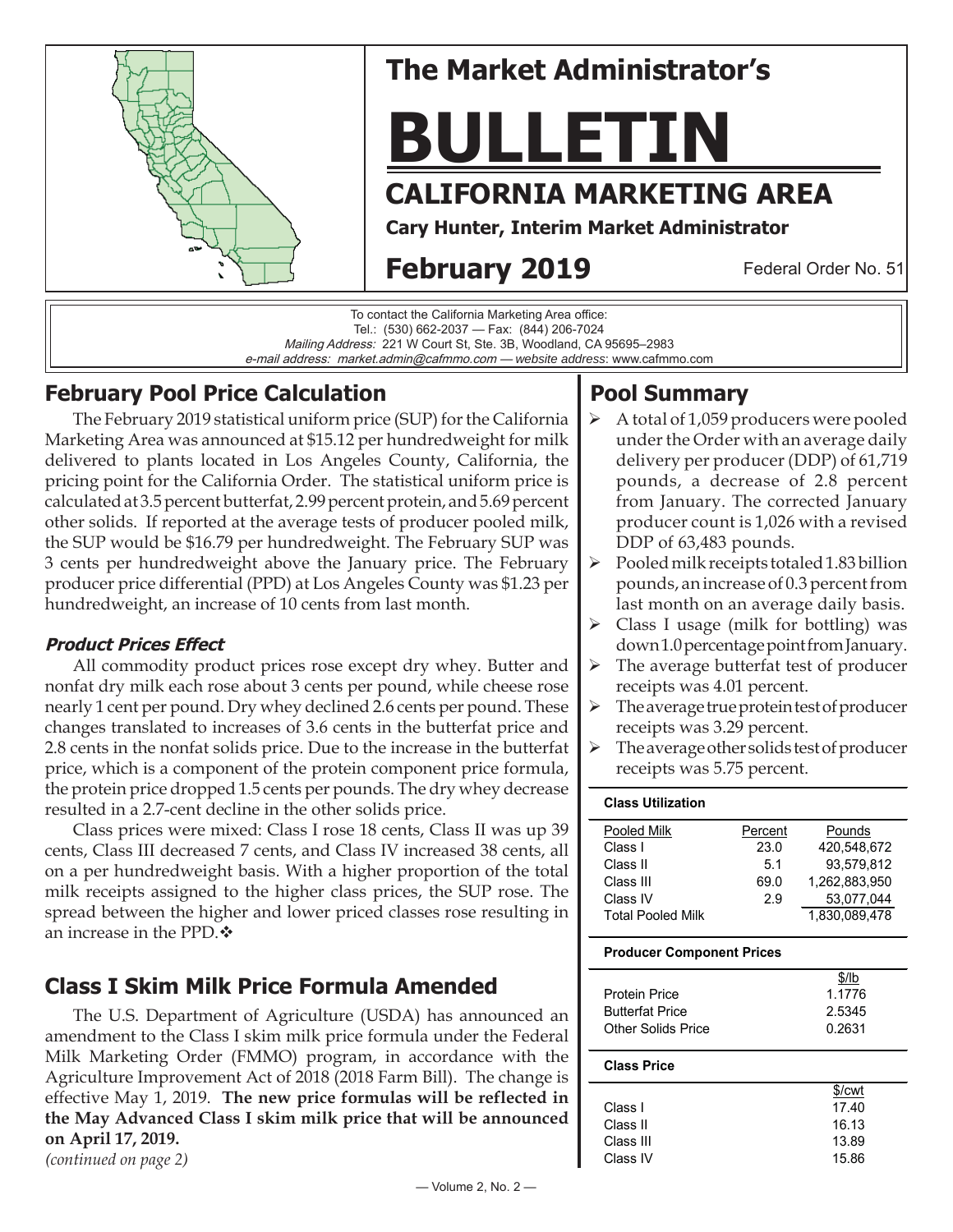#### **Class I Skim** (continued from page 1)

Currently, the Class I skim milk price is calculated using the higher of the monthly advanced pricing factors for Class III or Class IV skim milk, which reflect dairy product survey prices for the two weeks prior to the price announcement, plus the applicable adjusted Class I differential. Because market prices for these surveyed products fluctuate, the "higher of" factor used to determine the Class I skim milk price can change, increasing risk and uncertainty associated with hedging.

|                                             | <b>Class I Pricing Methodology</b>     |                             |  |  |
|---------------------------------------------|----------------------------------------|-----------------------------|--|--|
|                                             | New Formula<br><b>Existing Formula</b> |                             |  |  |
|                                             | (per hundredweight)                    |                             |  |  |
| Advanced Class III skim milk pricing factor | \$6.25                                 | \$6.25                      |  |  |
| Advanced Class IV skim milk pricing factor  | \$7.10                                 | \$7.10                      |  |  |
| Class I skim @ base zone                    | \$9.20                                 | \$9.52                      |  |  |
|                                             | [HIGHER of Class III or IV             | [AVERAGE of Class III or IV |  |  |
|                                             | skim price plus Class I                | skim price plus \$0.74 plus |  |  |
|                                             | differential]                          | Class I differential]       |  |  |
| Class I Price @ base zone                   | \$17.97                                | \$18.28                     |  |  |

To address this issue, Congress determined that the formula for the FMMO Class I skim milk price should be the average of the monthly Class III and Class IV advanced pricing factors plus \$0.74 per hundredweight plus the applicable adjusted Class I differential.

In accordance with the 2018 Farm Bill, the amendment is effective indefinitely, until further modified, and may not be modified sooner than two years after the effective date of this rule. The Federal Register notice is available at: www.federalregister.gov/documents/2019/03/11/2019-04347/ federal-milk-marketing-orders-amending-the-class-i-skimmilk-price-formula.

Though the new Class I price formula was designed to be price neutral compared to the existing formula, varying differences in the Class III and Class IV prices could result in one methodology establishing a higher Class I price than the other methodology. In the example above, using Chicago Mercantile Exchange futures prices, the May Class I price resulting from the new formula would be higher than the resulting price if the existing formula were used. This may not always be the case. Differences in Class I prices would result in differences in statistical uniform prices, though to a lesser degree and based on the market area's class utilization. $\mathbf{\hat{*}}$ 

## **U.S. Milk Production Growth Slows**

The total milk production in the United States grew 0.9 percent in 2018, a lesser increase than in 2017 (1.7 percent). The rate of growth in 2016 was 1.6 percent.

The increase in the top ten milk-producing states combined was higher than the national average. Growth in the combined total for the top 23 milk-producing states reported by the National Agricultural Statistics Service (NASS) also was higher than the national average. The accompanying table shows the top ten states ranked by their total 2018 production and comparisons to the top 23 states total and the U.S. total for production, cows, and milk production per cow (MPC). *(continued on page 3)*

| <b>Top Ten States Ranked by Milk Production, 2018</b>    |                      |         |                  |         |       |          |
|----------------------------------------------------------|----------------------|---------|------------------|---------|-------|----------|
|                                                          |                      |         |                  | Percent | 2018  |          |
| Rank                                                     | State                | 2017    | 2018             | Change  | Cows  | MPC*     |
|                                                          |                      |         | (million pounds) |         |       | (pounds) |
| 1                                                        | California           | 39,798  | 40,413           | 1.5     | 1,734 | 23,306   |
| 2                                                        | Wisconsin            | 30,333  | 30,579           | 0.8     | 1,274 | 24,002   |
| 3                                                        | Idaho                | 14,633  | 15,149           | 3.5     | 609   | 24,875   |
| 4                                                        | New York             | 14,929  | 14,882           | (0.3)   | 623   | 23,888   |
| 5                                                        | Texas                | 12,054  | 12,852           | 6.6     | 537   | 23,933   |
| 6                                                        | Michigan             | 11,231  | 11,168           | (0.6)   | 424   | 26,340   |
| 7                                                        | Pennsylvania         | 10,893  | 10.665           | (2.1)   | 519   | 20,549   |
| 8                                                        | Minnesota            | 9,867   | 9,868            | 0.0     | 453   | 21,784   |
| 9                                                        | New Mexico           | 8,212   | 8,285            | 0.9     | 330   | 25,106   |
| 10                                                       | Washington           | 6,531   | 6,736            | 3.1     | 277   | 24,318   |
|                                                          | <b>Top Ten Total</b> | 158,481 | 160,597          | 1.3     | 6,780 | 23,687   |
|                                                          | Top 23 Total         | 202,507 | 204,933          | 1.2     | 8,750 | 23,421   |
|                                                          | U.S. Total           | 215,527 | 217,574          | 0.9     | 9,399 | 23,149   |
| Source: NASS, Milk Production<br>* Milk Produced per Cow |                      |         |                  |         |       |          |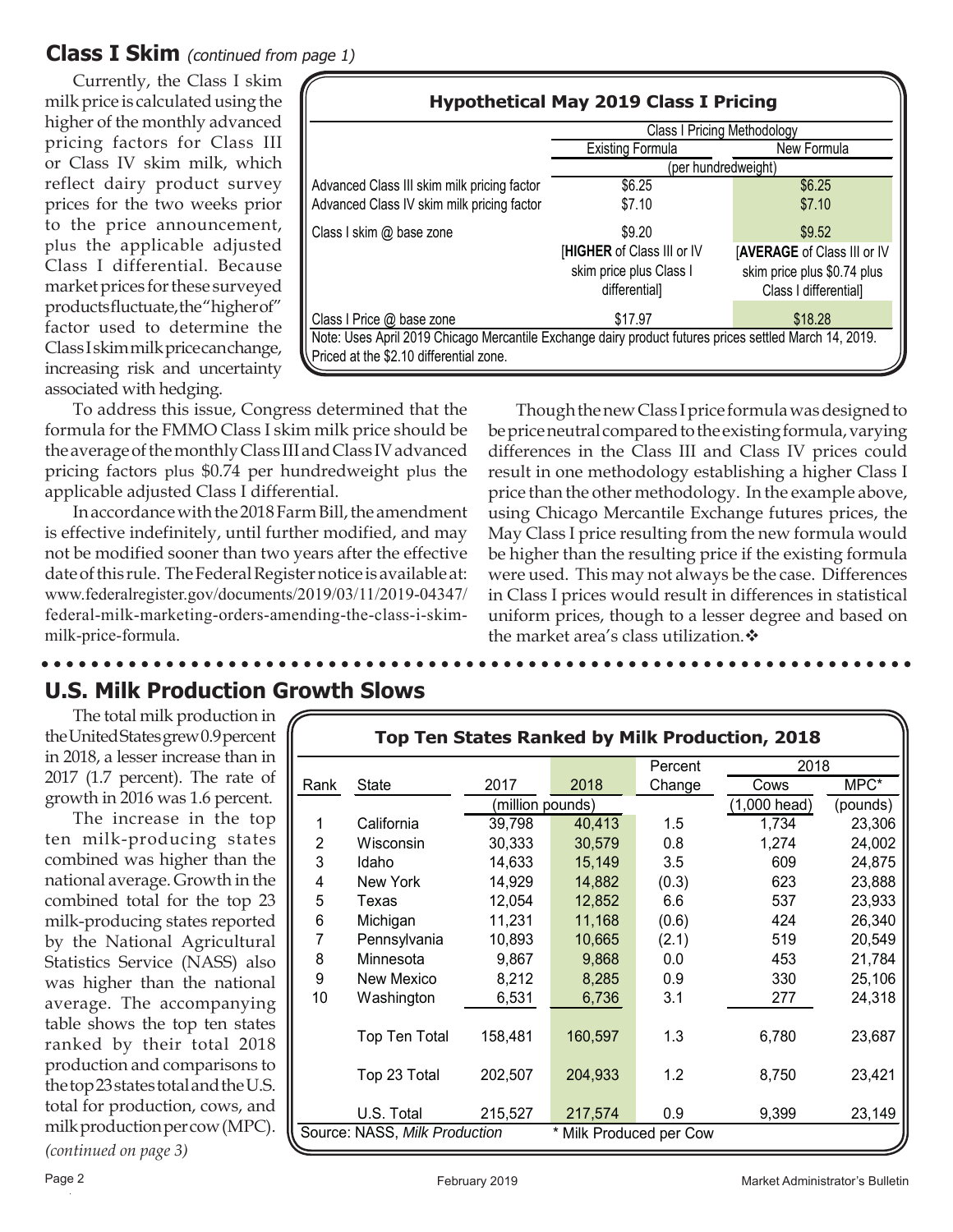#### **Idaho Regains Number Three Spot U.S. Milk** (continued from page 2)

The top ten list contained the same states as in 2017 with a slight change in the order. California and Wisconsin remained numbers one and two. Idaho regained the number 3 spot from New York that held it for 2016 and 2017. Idaho's strong production (3.5 percent increase) pushed its total over 15 billion pounds for the first time ever. All other states' ranks remained the same as in 2017. After reporting decreases the past 2 years, number oneranked California showed growth of 1.5 percent in 2018. Texas reported the largest increase of the top-ten states, 6.6 percent. Decreases were reported in New York, Michigan, and Pennsylvania. All other top-ten states reported increases except Minnesota that showed no change.

Of the NASS reported top 23 states, ten showed decreases from 2017. The largest increase reported by a top-23 state was in Colorado, rising 8.8 percent in 2018. The largest decrease was reported by Virginia, dropping 5.8 percent. Overall, the top 23 states combined reported an increase of 1.2 percent in 2018, not as strong as 2017 (1.8 percent).

Regionally, in the states surrounding California, Arizona (ranked 13 in the U.S.) showed a decline of 1.1 percent; Oregon (ranked 19 nationally) had a slight increase of 0.1 percent; and Nevada (29<sup>th</sup> nationally) reported an increase of 3.5 percent.

#### **Cow Numbers and Production per Cow**

Nationally, the number of milk cows decreased a slight 0.1 percent in 2018; in 2017, they rose 0.7 percent. Thirty states showed declining cow numbers, up from 20 in 2017. Nine states reported increases, compared to 15 in 2017. Eleven states had no change. Of those with increasing cow numbers, four were in the top ten states. The remaining top ten states reported decreases in cow numbers. The state with the largest increase on a percentage basis was Colorado (8.6 percent).

In the surrounding states, Arizona and Nevada both reported no change in cow numbers in 2018, while Oregon had a decline of 0.8 percent.

Average MPC grew 1.0 percent nationally, up from the 0.7 percent increase in 2017. Michigan led the nation in MPC, followed by Colorado. Only fifteen states had MPC greater than the national average; eight of them are in the top ten. The only top-ten states below the national average were Minnesota and Pennsylvania.

In nearby states, Arizona reported a decline of 1.1 percent in MPC, but was above the national average with 23,933 pounds. Nevada had an increase of 3.5 percent in MPC, but was just below the national average at 22,938 pounds. Oregon reported an increase of 0.9 percent in MPC, but is considerably below the national average at 20,577 pounds. ❖

## **Dairy Forward Program Extended**

The Agricultural Improvement Act of 2018, signed into law on December 20, 2018, extended the authorization of the Dairy Forward Pricing Program contained in the Food, Conservation and Energy Act of 2008 (the 2008 Farm Bill), through September 30, 2023. Handlers may now enter new forward price contracts with producers or cooperative associations through September 30, 2023. Contracts may extend through September 30, 2026. All other provisions of the Dairy Forward Price Program remain the same.Forward contracts established prior to October 1, 2018, are not impacted.

The final rule extending the program was posted on the Federal Register website for public display at: www.federalregister.gov/public-inspection/current.

#### **Program Highlights**

- All new contracts must be signed by both parties prior to the effective month. The signed contract and disclosure statement must be received by the Market Administrator prior to the 15th of the applicable month. For example, to contract for April 2019 milk, the forward contract and disclosure statement must be signed prior to April 1, 2019, and received by the Market Administrator by April 15, 2019. •
- The disclosure statement must be signed on the same date as the contract. •
- Producer milk that has been forward contracted under the terms of the program is not subject to minimum payment to a producer or cooperative association under a Federal Order. •
- For contracts signed between September 30, 2018, and March 3, 2019, if the Market Administrator has already received a copy of the contract and disclosure statement or receives them by March 15, 2019, and the contract includes March milk deliveries, the contract applies only to milk marketed on or after March 4, 2019. This holds true even if contract deliveries began in a prior month. However, contracts cannot be included in the program if the disclosure statement has a date other than the date on which the contract was signed. In this case, if a handler and producer would like to have a valid contract applicable under the program, another contract must be negotiated. •
- For contracts signed between September 30, 2018, and March 3, 2019, there will be no allowance for payments less than the Federal order minimum for milk marketed between October 2018 and March 3, 2019. •
- Forward Contracts established under this program may not extend past September 30, 2026. •